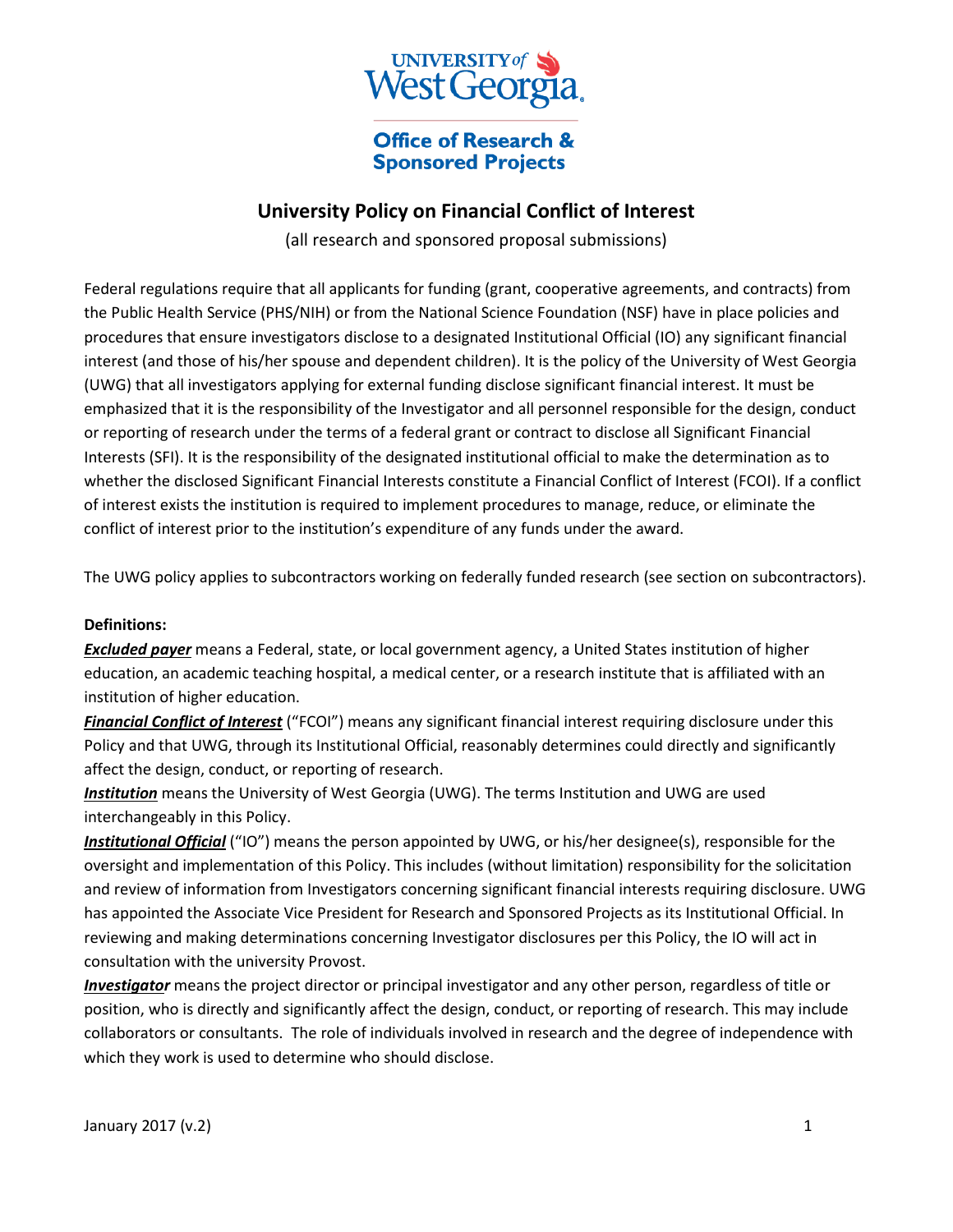*Institutional Responsibilities* shall mean, as determined by the IO, those activities conducted on behalf of the Institution by an Investigator, including research, activity as a consultant, teaching, professional practice, administrative duties, committee memberships, and service on panels.

*Manage* means taking action to address an Investigator's FCOI, which can include reducing or eliminating the FCOI, to provide a reasonable expectation that the design, conduct, and reporting of research will be free from bias related to the FCOI.

*Research* means any systematic investigation, study or experiment designed to develop or contribute to generalizable knowledge, including behavioral and social‐sciences research. The term encompasses *basic and applied research* as well as product testing and development. The term includes, but is not limited to, any activity for which research funding is available under grants, cooperative agreements or otherwise, such as a research grant, career development award, center grant, individual fellowship award, infrastructure award, institutional training grant, program project, research resources award or contract.

*Senior/key personnel* means the PD/PI and any other person identified as senior/key personnel by UWG in the grant application, progress report, or any other report submitted to the federal sponsor by UWG under this policy, including subrecipients or subcontractors.

*Significant Financial Interest* **(SFI)** means a financial interest consisting of one or more of the following interests of the Investigator (and those of the Investigator's spouse and dependent children) that reasonably appears to be related to the Investigator's institutional responsibilities:

- Payments from a publicly traded entity over the 12 months preceding the disclosure that, when aggregated, exceeds \$5,000 as of the date of the disclosure
	- o Includes salary and any payment for services not otherwise identified as salary such as;
	- o Equity interest includes any stock, stock option, or other ownership interest, as determined through reference to public prices or other reasonable measures of fair market value;
	- o Intellectual Property rights and interests and any payment for services, salary, consulting fees, honoraria, paid authorship.
- Payments from a non-publicly traded entity in the twelve months preceding the disclosure that, when aggregated, exceeds \$5,000
	- o Investigator holds any equity interest (e.g., stock, stock option, or other ownership interest)
	- o Includes non-profits (such as foundations);
	- o Intellectual property rights and interests (e.g., patents, copyrights), upon receipt of income related to such rights and interests.
- Investigators also must disclose the occurrence of any reimbursed or sponsored travel paid on behalf of the Investigator (i.e. not reimbursed to the Investigator) regardless of amount, related to UWG responsibilities.

#### **SFI does not include:**

- Remuneration from UWG including Intellectual Property rights assigned to UWG and paid by the institution to the Investigator
- Income from investment vehicles (mutual funds, retirement accounts) so long as the Investigator does no control investment decisions made by these vehicles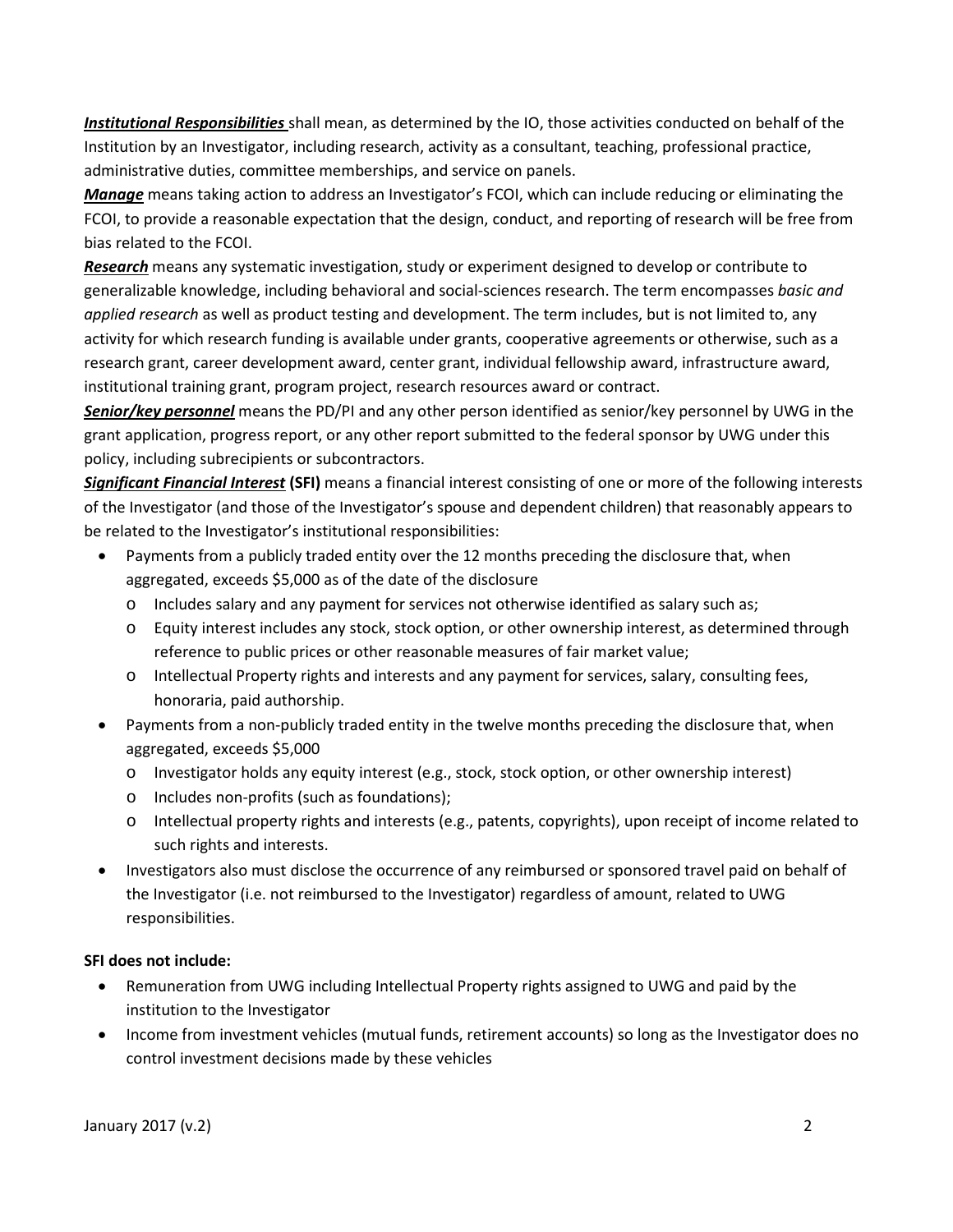- Income from teaching engagements, seminars, lectures sponsored by a federal m, state, or local government agency, an Institution of higher education, an academic teaching hospital, a medical center, or a research institute;
- Income from service on advisory committees or review panels for a federal, state, or local government agency, an Institution of higher education, an academic teaching hospital, a medical center, or a research institute.

## **Procedures**

### **Training Requirement for FCOI**

Investigators must complete FCOI training prior to submitting an application/proposal for any external funding. Follow-up training is required every three (3) years or immediately in instances where the institutional policy is revised; the PI is not in compliance with the policy or FCOI management plan; or when an investigator is new to the institution.

- 1. All investigators must complete the CITI Financial Conflict of Interest training provided at <https://www.citiprogram.org/>
- 2. FCOI "just-in-time" FCOI training will be provided at the request of any funded project member.

## **Disclosure, Review, and Monitoring Requirement for FCOI**

- 1. Prior to submission of a proposal the PI and any member of the research team who contributes significantly to the design, conduct and reporting of the project will complete the Significant Financial Interest Form. In instances of Significant Financial Interest, the investigator will complete the Financial Conflict of Interest Disclosure Form.
- 2. FCOI updates will be completed annually for projects funded by NIH or by an Agency using the PHS FCOI Regulations. Personnel on projects funded by other sponsors must update financial disclosures as new reportable significant financial interest are obtained. The Office of Research and Sponsored Projects will maintain a database of PHS funded researchers and send reminders to the project PI in January of each year. Signed forms will be due no later than January  $31^{st}$  of each year.
- 3. Investigators must disclose within 30 days of discovering or acquiring any new SFI.
- 4. Disclosure of travel: Investigators must disclose the occurrence of any reimbursed or sponsored travel (i.e., travel which is paid on behalf of the Investigator and not reimbursed to the Investigator so that the exact monetary value may not be readily available), related to the Investigator's Institutional responsibilities during the previous twelve months, other than travel reimbursed or sponsored by an excluded payer. Travel disclosures must include the purpose of the trip, the identity of the trip's sponsor or organizer, the trip's origin and destination, and the duration of the trip. In addition, the Institutional Official may request other information about the trip as necessary to evaluate whether the travel may constitute a Financial Conflict of Interest.

#### **Review of Financial Disclosures**

The following process shall apply to financial conflict of interest disclosures submitted by Investigators. The same process will apply if it is the initial submission, an annual renewal, a newly discovered or acquired SFI, or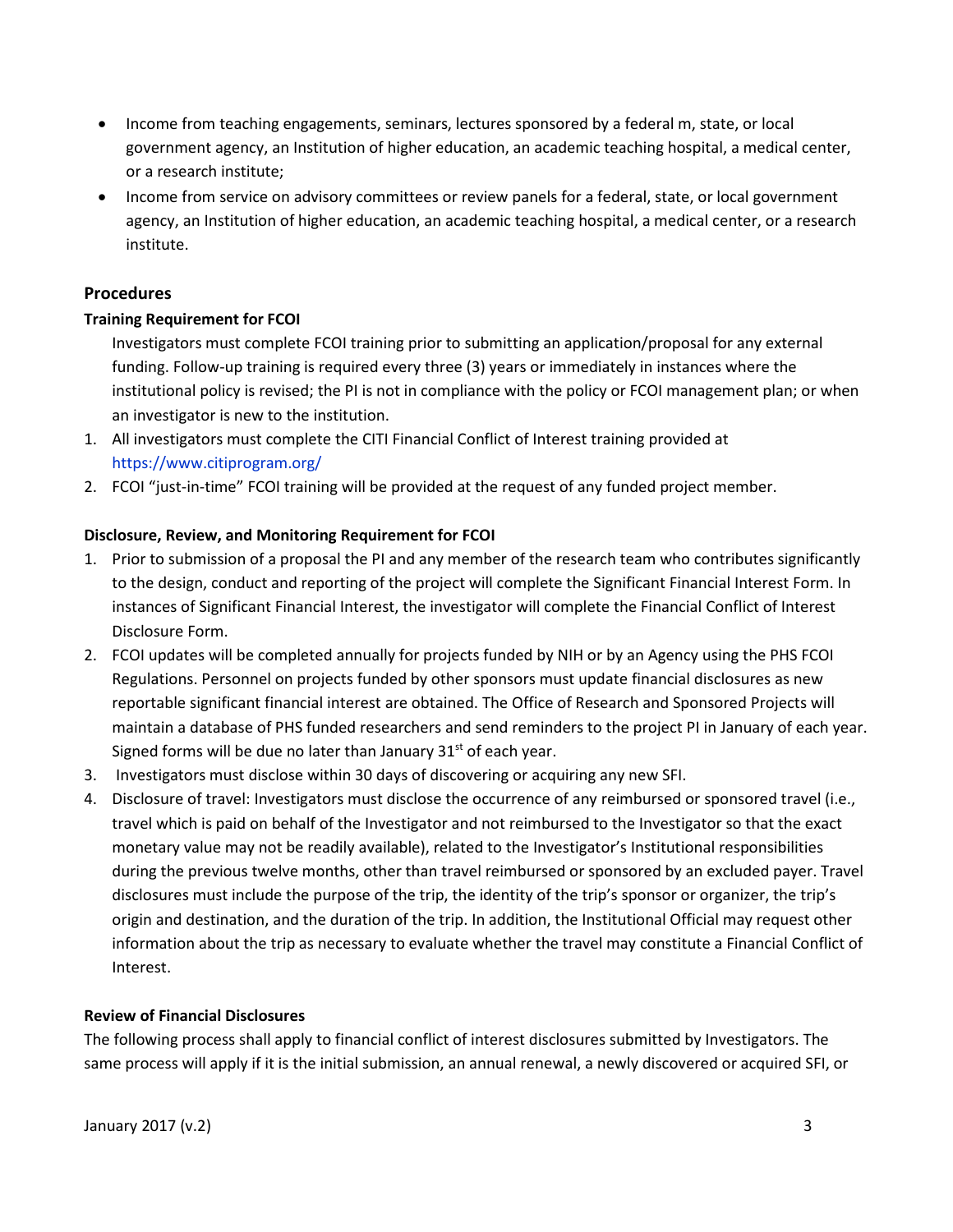the submission of a new investigator at UWG. The Institutional Official will review disclosures of SFI related to institutional responsibilities.

- 1. Determination of Financial Conflicts of Interest.
	- a. The IO shall review each disclosed Financial Conflict of Interest; determine whether such conflict relates to funded research, and, if so related, determine whether a Financial Conflict of Interest (as defined below) exists; and
	- b. The IO shall determine what conditions or restrictions, if any, should be imposed by the institution to manage, reduce, or eliminate such conflict or interest.
	- c. The IO may, depending on the scope of the potential conflict, request that additional staff or faculty serve on an ad hoc review committee to assist in its timely review.
- 2. Existing Financial Conflict of Interest.

A "Financial Conflict of Interest" exists when the IO reasonably determines that a Significant Financial Interest could directly and significantly affect the design, conduct, or reporting of federally-funded research or educational activities.

3. Management of Financial Conflicts of Interest.

If the IO determines that a Significant Financial Interest constitutes a Financial Conflict of Interest, the IO will work in conjunction with the Provost to develop a management plan. The IO and Provost will review the research, the financial interests in question, and the areas of conflict, and devise a plan for the management of the Financial Conflict of Interest (see "Management Plan" below).

After the fact discovery: In the event a SFI is discovered, whether not disclosed by the investigator in a timely manner or not reviewed by the institution, the IO will: review the significant financial interest; determine whether it is related to the Investigator's institutional responsibilities; determine whether a financial conflict of interest exists; and, if so will within 60 days:

- i. Implement an interim management plan that specifies the actions that have been, and will be, taken to manage such financial conflict of interest going forward;
- ii. within 120 days of the determination of noncompliance, complete a retrospective review of the Investigator's activities to determine whether any research, or portion thereof, conducted during the time period of the noncompliance, was biased in the design, conduct, or reporting of such research. If necessary, UWG will update the previously submitted FCOI report, specifying the actions that will be taken to manage the financial conflict of interest going forward. If bias is found, UWG is required to notify the PHS Awarding Component promptly and submit a mitigation report to the PHS Awarding Component. UWG may determine that additional interim measures are necessary.

## **Management plan**

If it is determined by the IO that a SFI creates a FCOI; the IO, in consultation with the Provost, shall assess and determine if a management plan is necessary. If a financial or management conflict of interest exists that would reasonably appear to comprise objectivity of the research, a management plan will be proposed for ensuring research objectivity. Possible strategies include, but are not limited to:

January 2017 (v.2) 4 • Public disclosure of the FCOI when presenting or publishing the research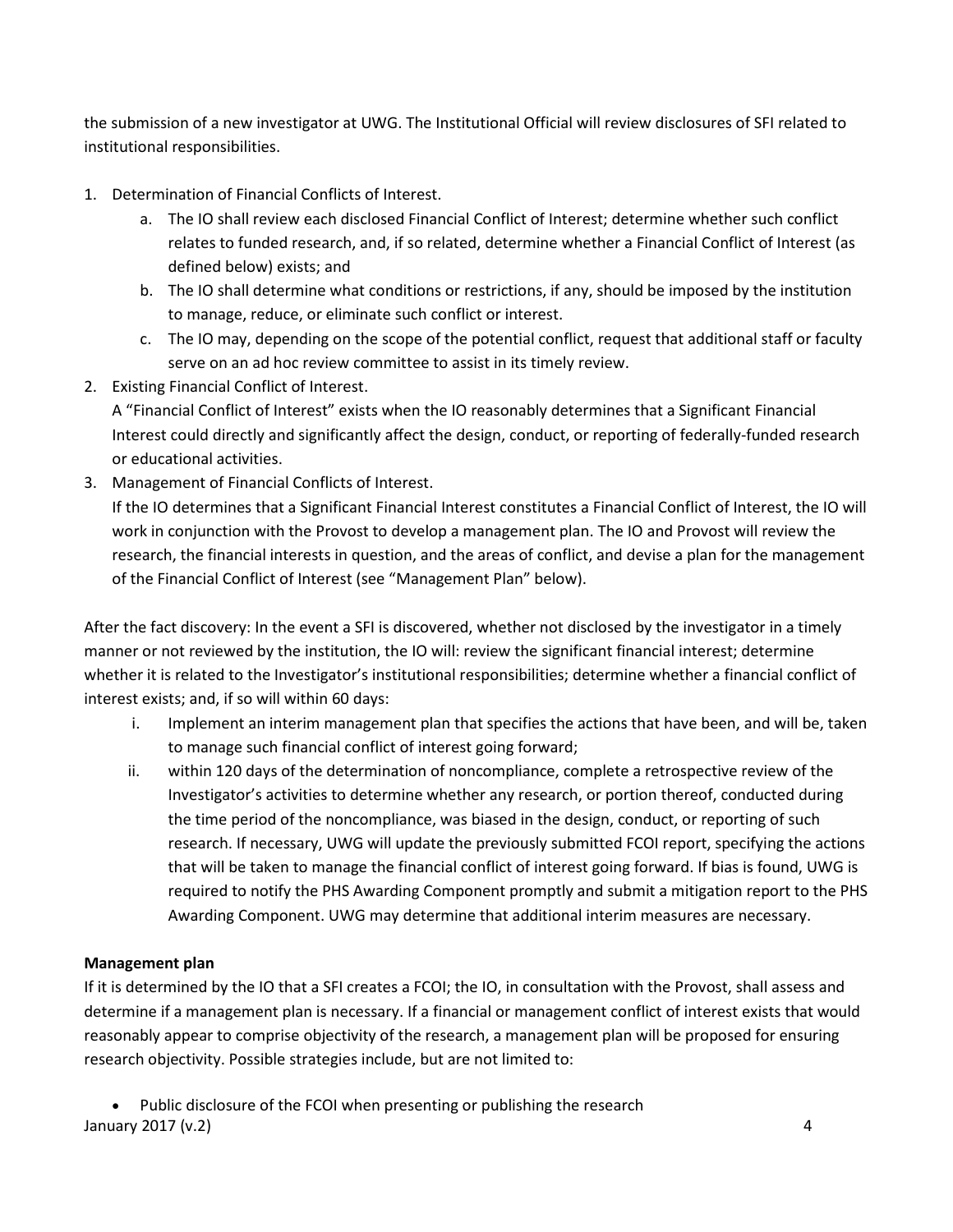- Disclosure of FCOI directly to potential research subjects
- Monitoring of research by independent reviewers
- Modification of the research plan
- Change of personnel or personnel responsibilities, or disqualification of personnel from participation in all or a portion of the research
- Reduction or elimination of the financial interest
- Severance of relationships that create financial conflicts

The management plan will be shared with funding agencies, as appropriate.

For studies that are ongoing, when an existing investigator discloses a new SFI, within 60 days the review process described above will be initiated. If a FCOI exists, a management plan will be implemented. If necessary, additional interim measures may be implemented to manage the FCOI between the date of disclosure and completion of the review.

#### **Reporting Requirements**

Should any reported conflict or non-compliance require reporting to PHS, the Institutional Official or designee will prepare applicable FCOI report in accordance with PHS regulations. The FCOI reports shall contain information required by law or otherwise by the sponsor. The Investigator should be aware that information pertaining to FCOIs may be disclosed to sponsors or oversight agencies and, in some cases, to the public and may contain such details as the value and nature of the financial interest and elements of the management plan.

If the funding for the Research is made available from a prime PHS awardee (UWG is sub-recipient in funding), such reporting shall be made available to the prime awardee such that they may fulfill their reporting obligations to the PHS.

Financial Conflicts of Interest occurring on projects funded by the NIH will be reported to NIH via the eRA Commons FCOI Module. Reports will be made by the IO or their designee.

#### **Maintenance of Records**

In general, records related to the identification, evaluation, and response to FCOI in Research shall be retained for three years following the date that the final Research expenditure report has been submitted to the research sponsor or for a longer period when specified by applicable governmental or University requirements.

#### **Sub-recipient Requirements**

When a PHS-funded project for which UWG is the lead institution includes a sub-recipient investigator whether a sub-grantee, contractor, subcontractor, or collaborator – the sub-recipient investigator is also subject to PHS and NSF FCOI regulations. To ensure compliance, the sub-recipient institution must certify in writing whether sub-recipient investigators will follow the FCOI policy of UWG or the sub-recipient institution; if the sub-recipient institution's policy will apply, the certification verifies that the policy complies with the PHS and/or NSF FCOI regulation. This certification form will be made available by request from the UWG Office of Research & Sponsored Programs.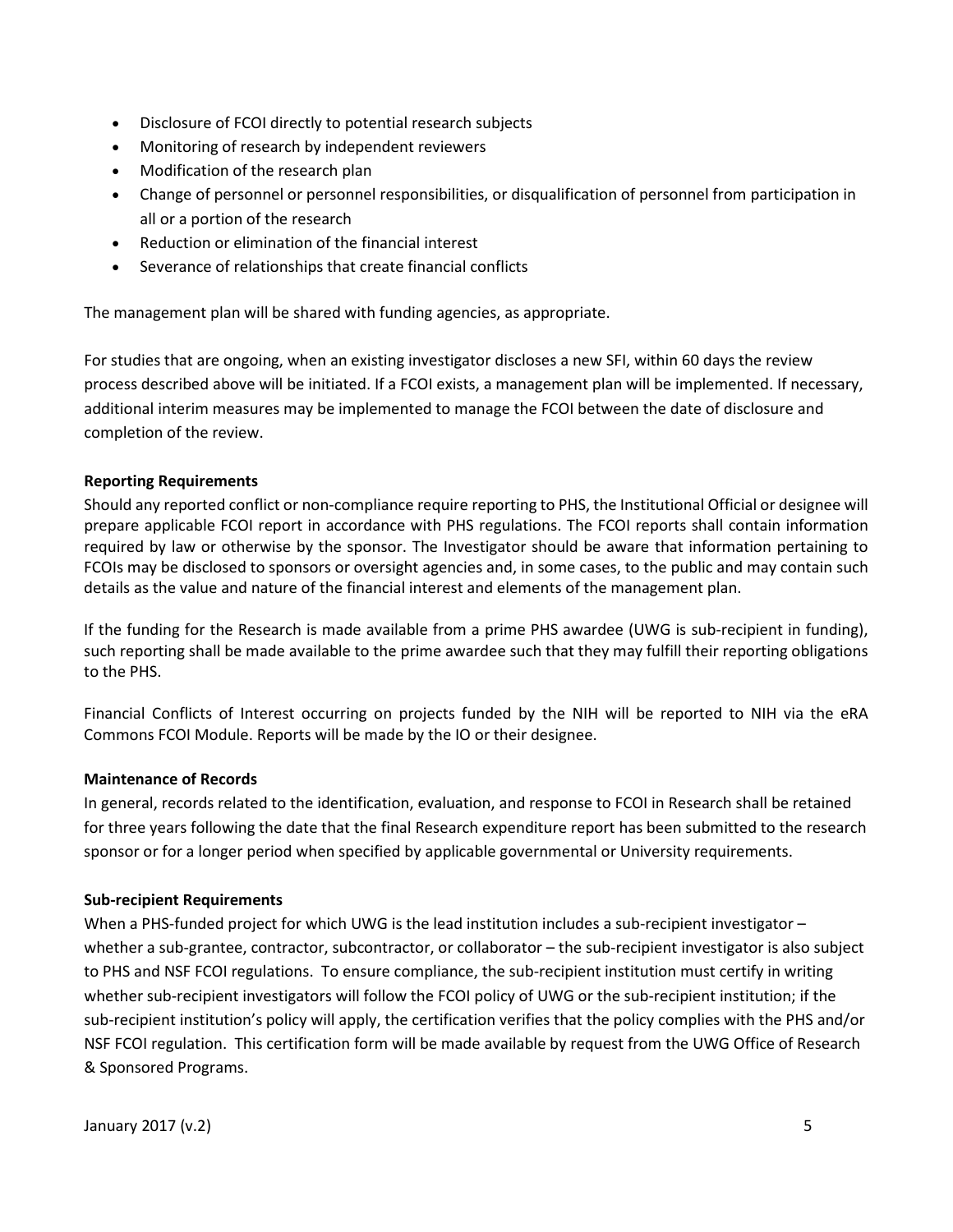UWG employees serving as sub-recipient investigators on PHS-funded research are subject to UWG's FCOI policy; in such a case, UWG investigators may request a certification from the Office of Research & Sponsored Programs to verify their compliance with the UWG FCOI policy and PHS FCOI regulations for the sponsored project's lead institution.

Sub-recipient investigators who are subject to UWG's FCOI policy must fulfill all requirements for investigators as described in this policy, particularly in regards to responsibilities related to the disclosure of SFIs and FCOI training.

For sub-recipient investigators who are subject to their affiliated institution's FCOI policy, sub-recipient institutions must report all identified FCOIs to the UWG Office of Research & Sponsored Programs as soon as possible following internal review of disclosed SFIs and prior to the expenditure of funds. Early reporting will help to ensure timely commencement of funding following a notice of award. For subsequently identified FCOIs, sub-recipient institutions must provide a FCOI report to UWG within 30 days of when a new FCOI is discovered or acquired. FCOI reports made to UWG for sub-recipient investigators must include the following information:

- 1. Name of the entity with which the investigator has an FCOI
- 2. Nature of the FCOI (e.g., equity, consulting fees, travel reimbursement, honoraria)
- 3. Value or estimated value of the financial interest
- 4. Description of how the financial interest relates to PHS-funded research and the basis for the determination that it conflicts with the research
- 5. Key elements of the management plan
	- Role and principal duties of investigator in the research project
	- Conditions of the management plan
	- How the management plan will safeguard objectivity in the research project
	- Confirmation of the investigator's agreement to the management plan
	- How the management plan will be monitored to ensure compliance
	- Other pertinent information

In the event a sub-recipient investigator has an FCOI to report, UWG will provide a sub-recipient FCOI report with the above information to the PHS awarding component prior to the expenditure of funds and within 60 days of any subsequently identified FCOI.

## **Non-Compliance Penalties**

All Employees must comply with the Institution's FCOI policy to reduce, manage, and eliminate all potential financial conflicts of interest. In the event an FCOI is present or there has been noncompliance of the FCOI policy, the Employee must cooperate with the management plan set forth to remedy the FCOI or noncompliance. Penalties for noncompliance may include:

1. Cannot submit for externally funded opportunities